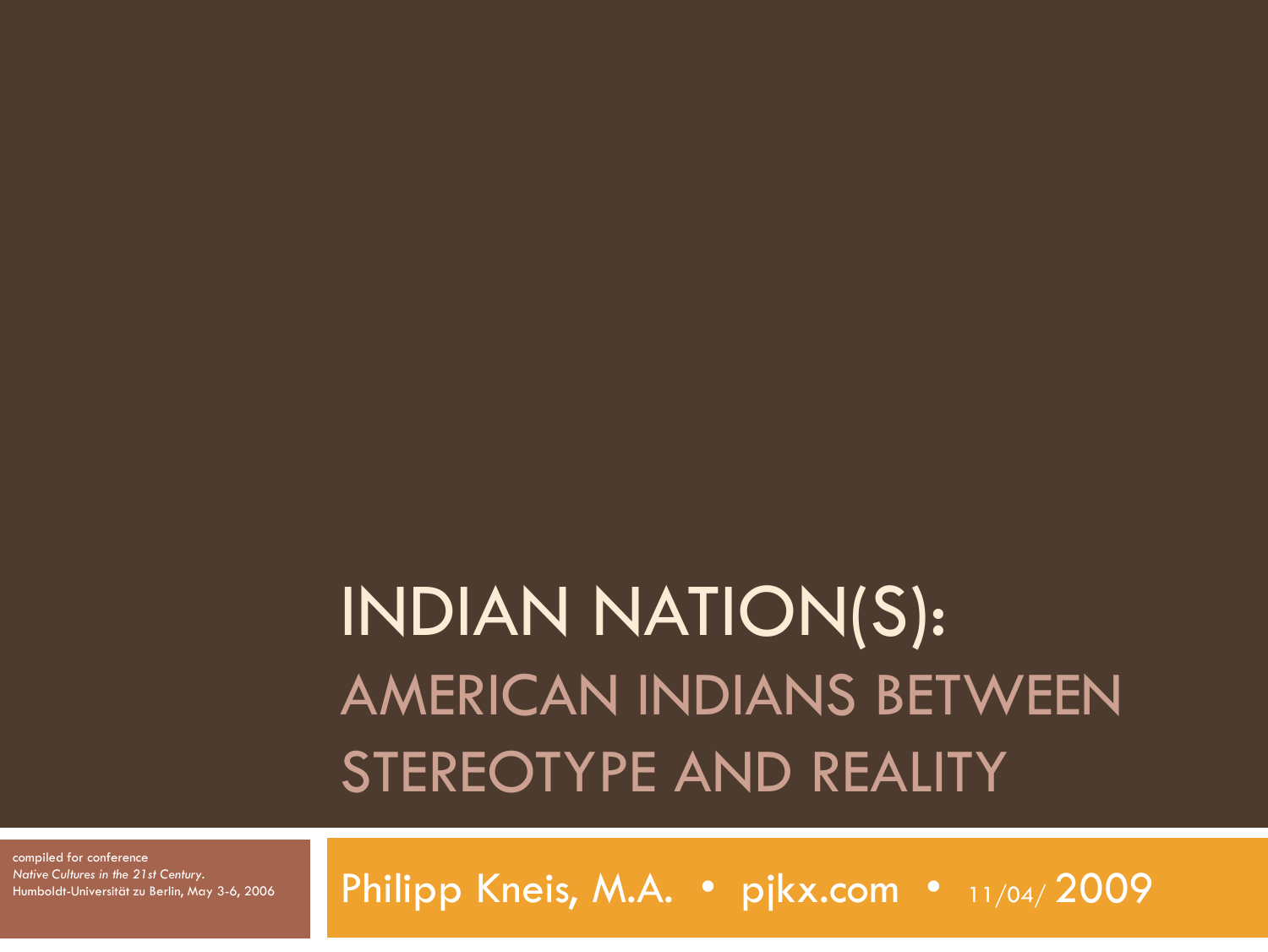#### **Contents**

#### **Abstract:**

What are American Indians, and how have they been conceptualized by non-Indian culture? This presentation offers some introductory thoughts especially with relation to the nature/civilization dichotomy.

#### **Contents:**

- 1. Identity In A Tribal Context
- 2. Nature Vs./& Civilization
- 3. Stereotypes
- 4. Sources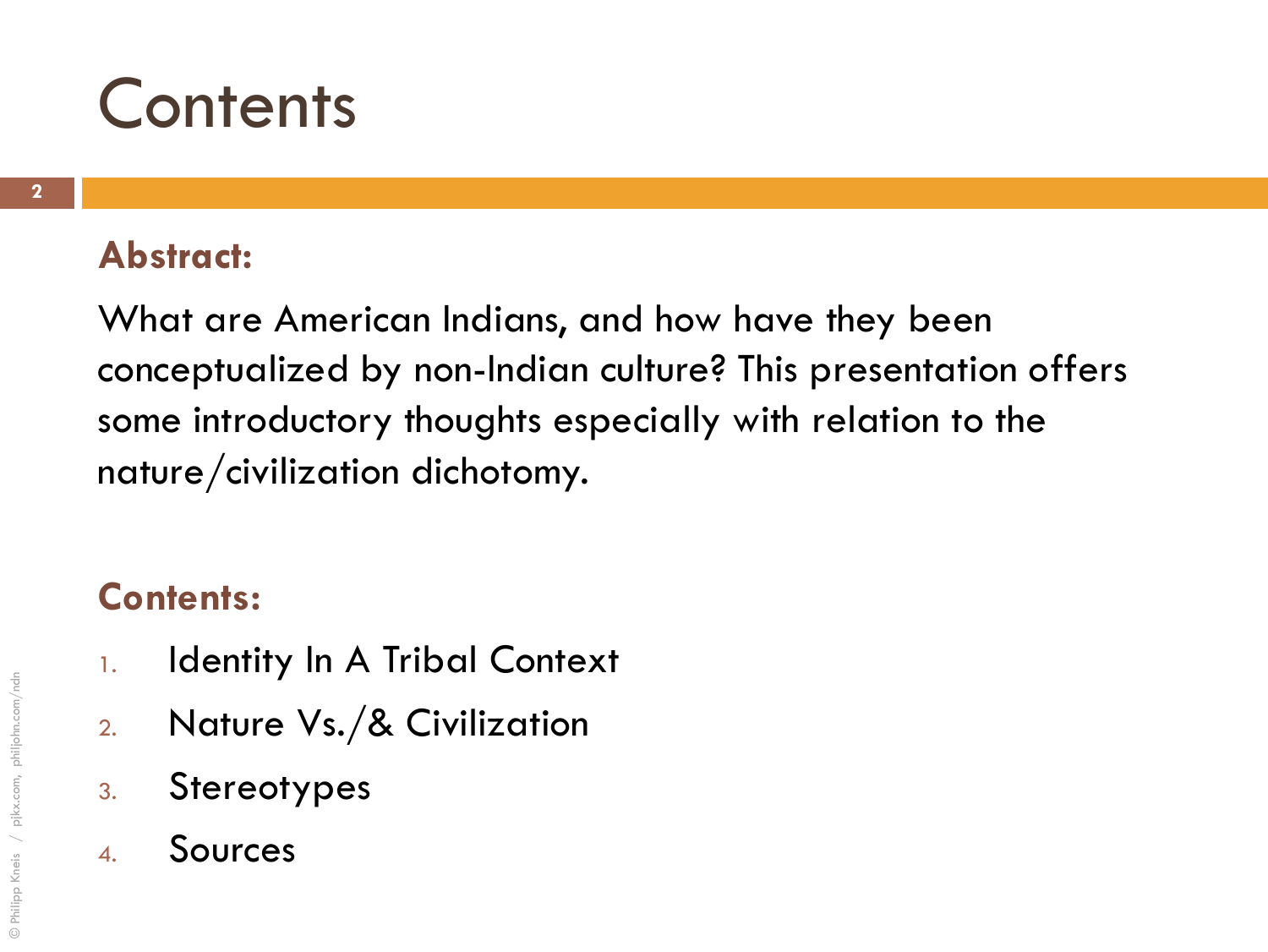# **<sup>3</sup>** 1. Identity in a Tribal Context

Is there a specific "American Indian" identity?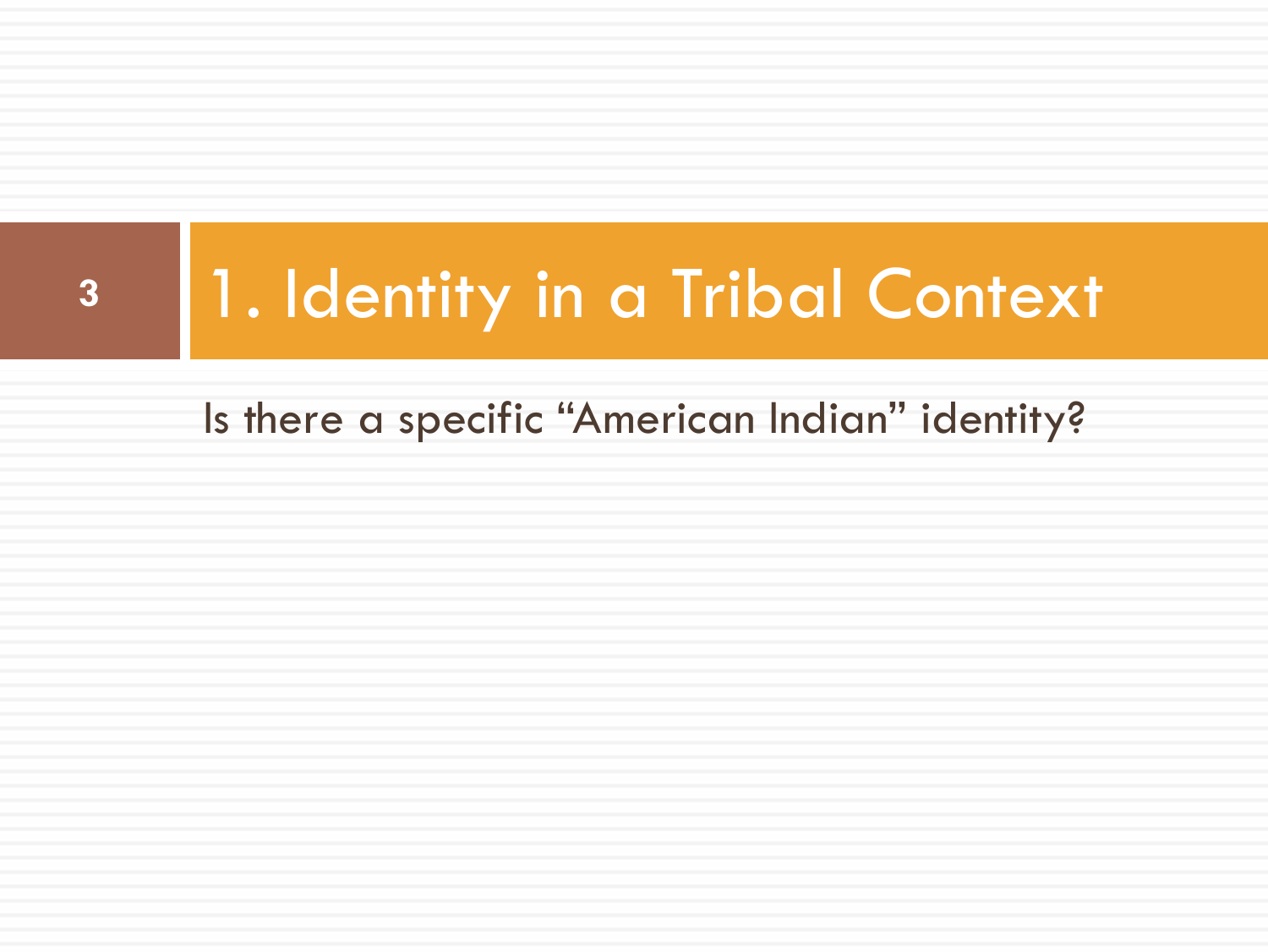## 1. Identity in a Tribal Context

#### Dichotomy:

indigenous nations as tribal, Western nations as non-tribal

□ misconstrual of Western structures, failure to realize the complexity of the internal composition of Western nations, the West seen as monolithic (an own and attributed stereotype) - allowing for tribe/state dichot.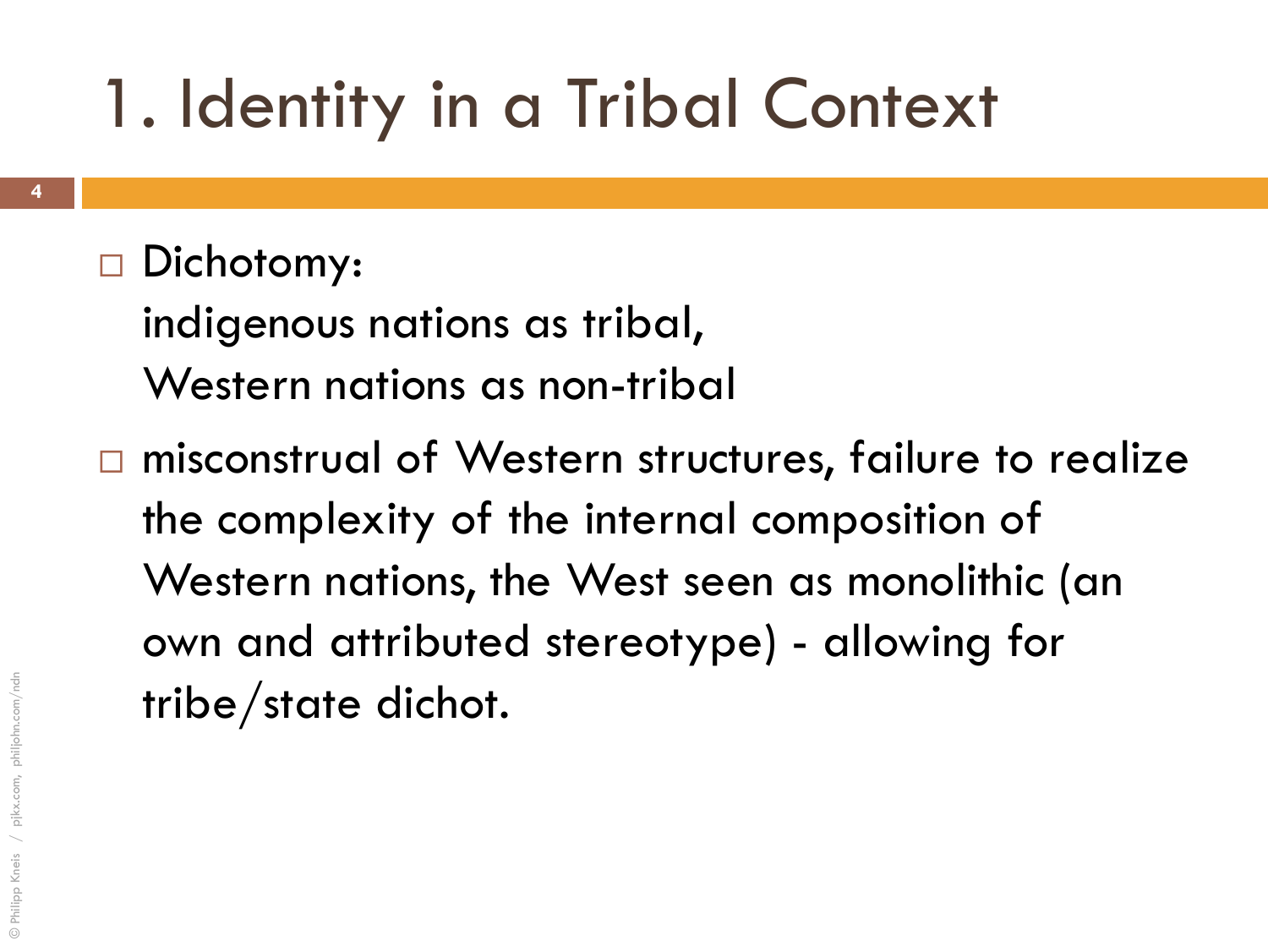# 1. Identity in a Tribal Context

- **5**
- □ tribal identity as pre-modern?
- re-establishment of tribal/clan structures in modern surroundings (regionalisms, extended family and friends, work collectives, alumni & other associations, gangs, "networking")
- $\square$  alas: "classical"tribal structures v. tribalism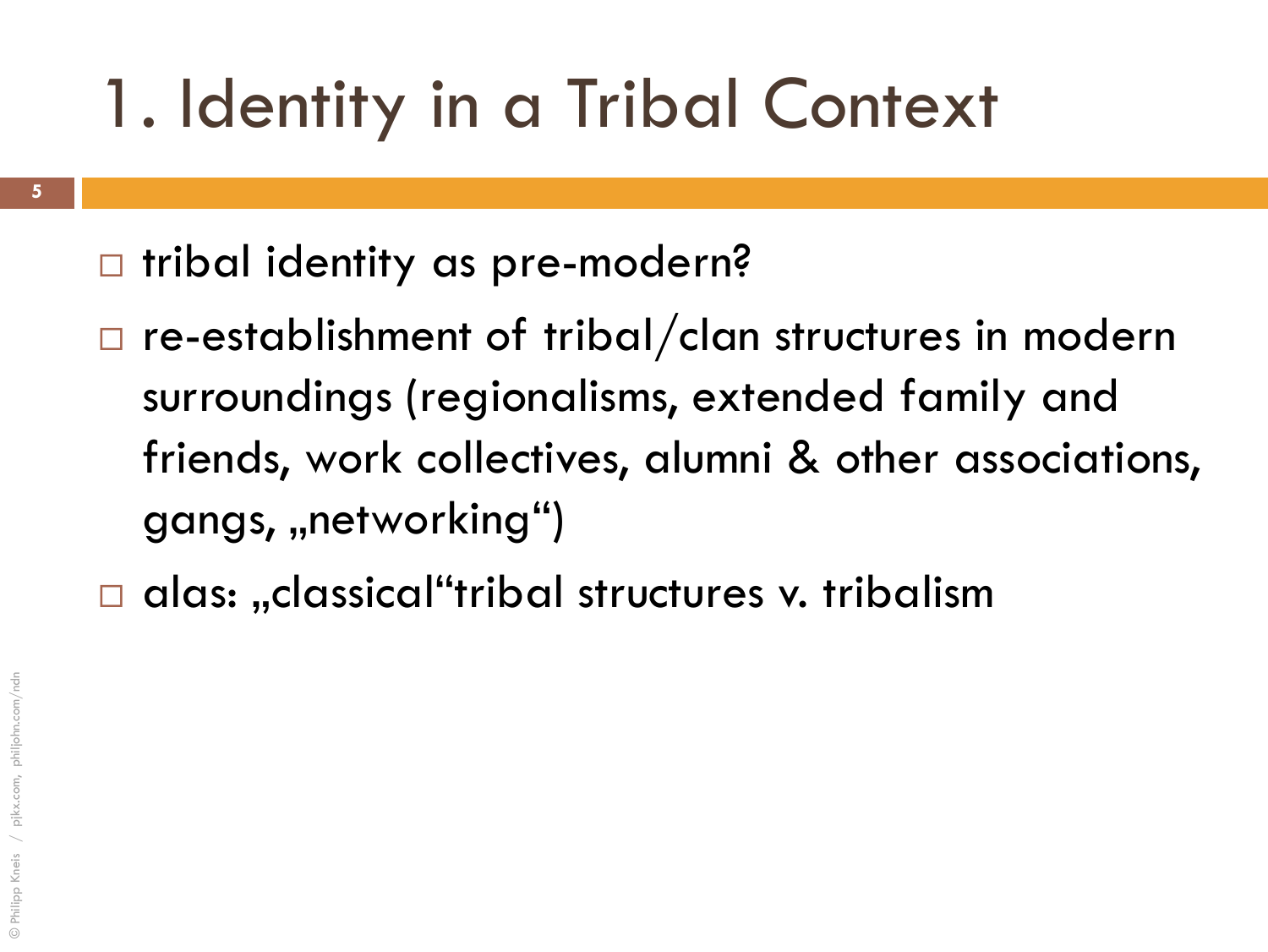# 1. Identity in a Tribal Context

- problems of early anthropology: Henry Lewis Morgan / Margaret Mead misconstrual/misleading (property, meaning of matrilineal structures, polygamy, pacifism, ecologism)
- $\Box$  difference in structures of small tribes and nationlike tribal structures or empires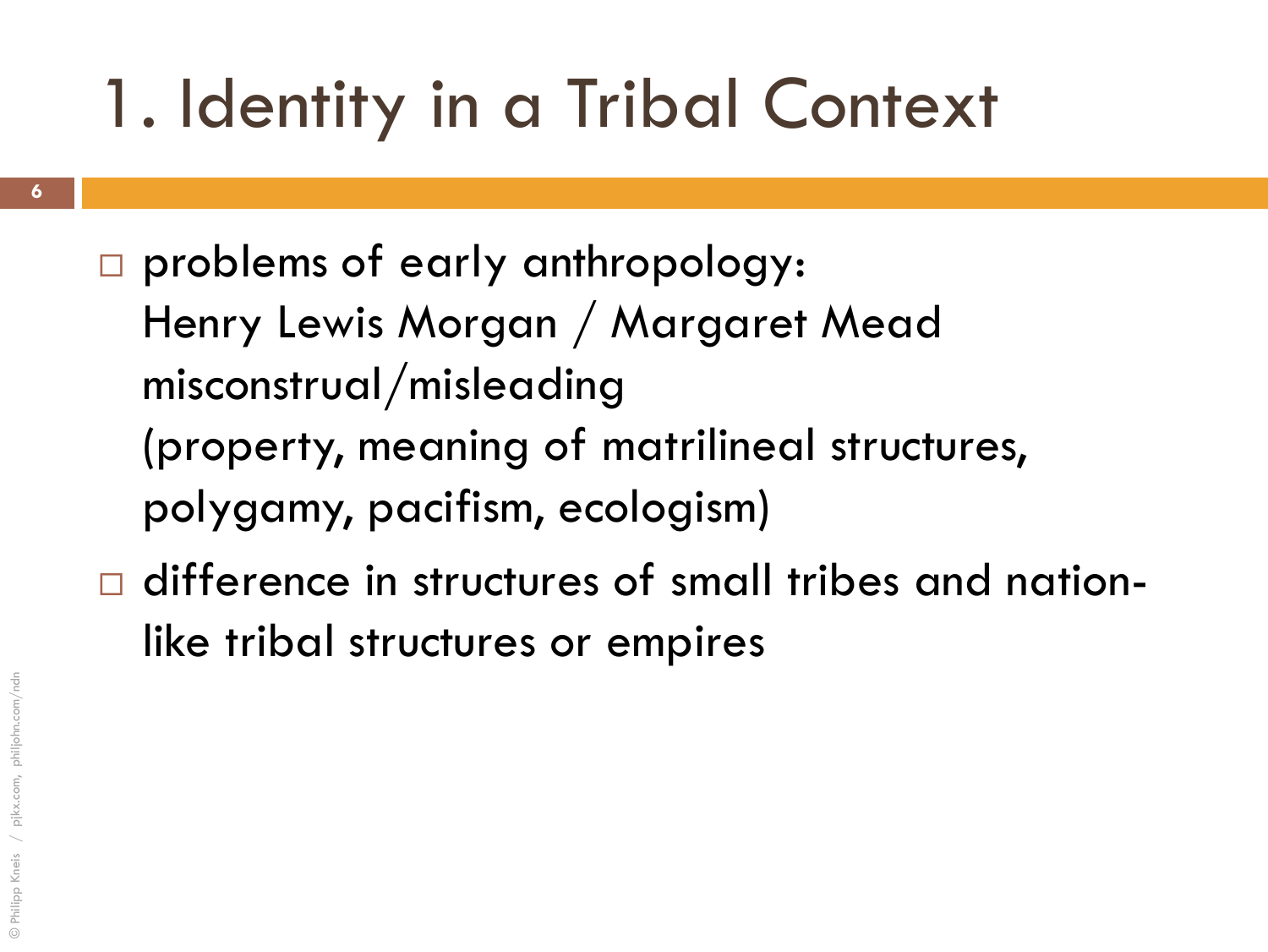Investigating the Nature-Civilization dichotomy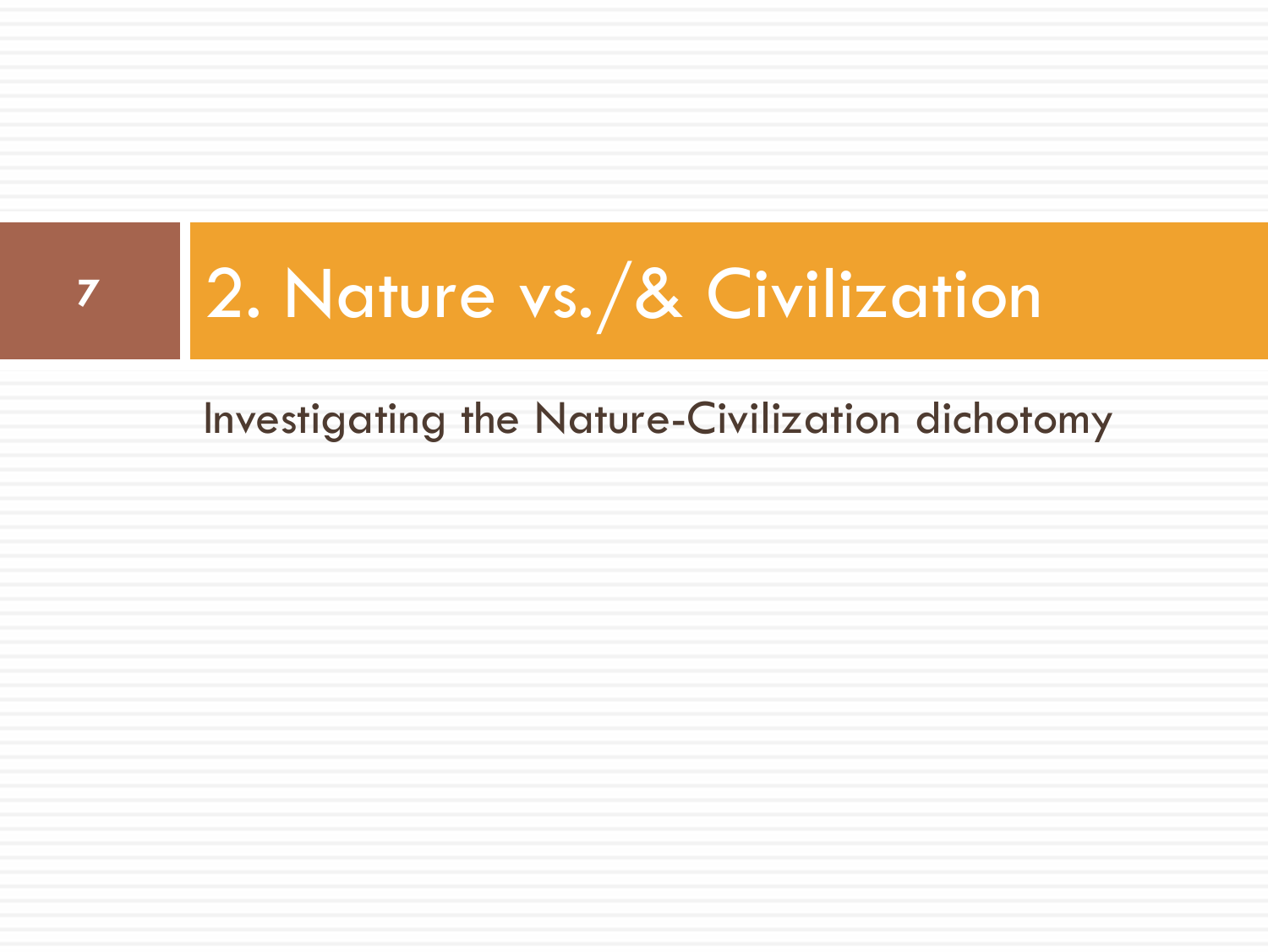#### Frederick Jackson Turner

"The Significance of the Frontier in American History"

- " Up to our own day American history has been in a large degree the history of the colonization of the Great West. The existence of an area of free land, its continuous recession, and the advance of American settlement westward explain American development (Turner 30)
- " The most significant thing about the American frontier is, that it lies at the hither edge of free land (31)
- " The wilderness masters the colonist. [..] at the frontier the environment is at first too strong for the man. He must accept the conditions which it furnishes, or perish [..] Little by little he transforms the wilderness, but the outcome is not the old Europe [..] here is a new product that is American. (32)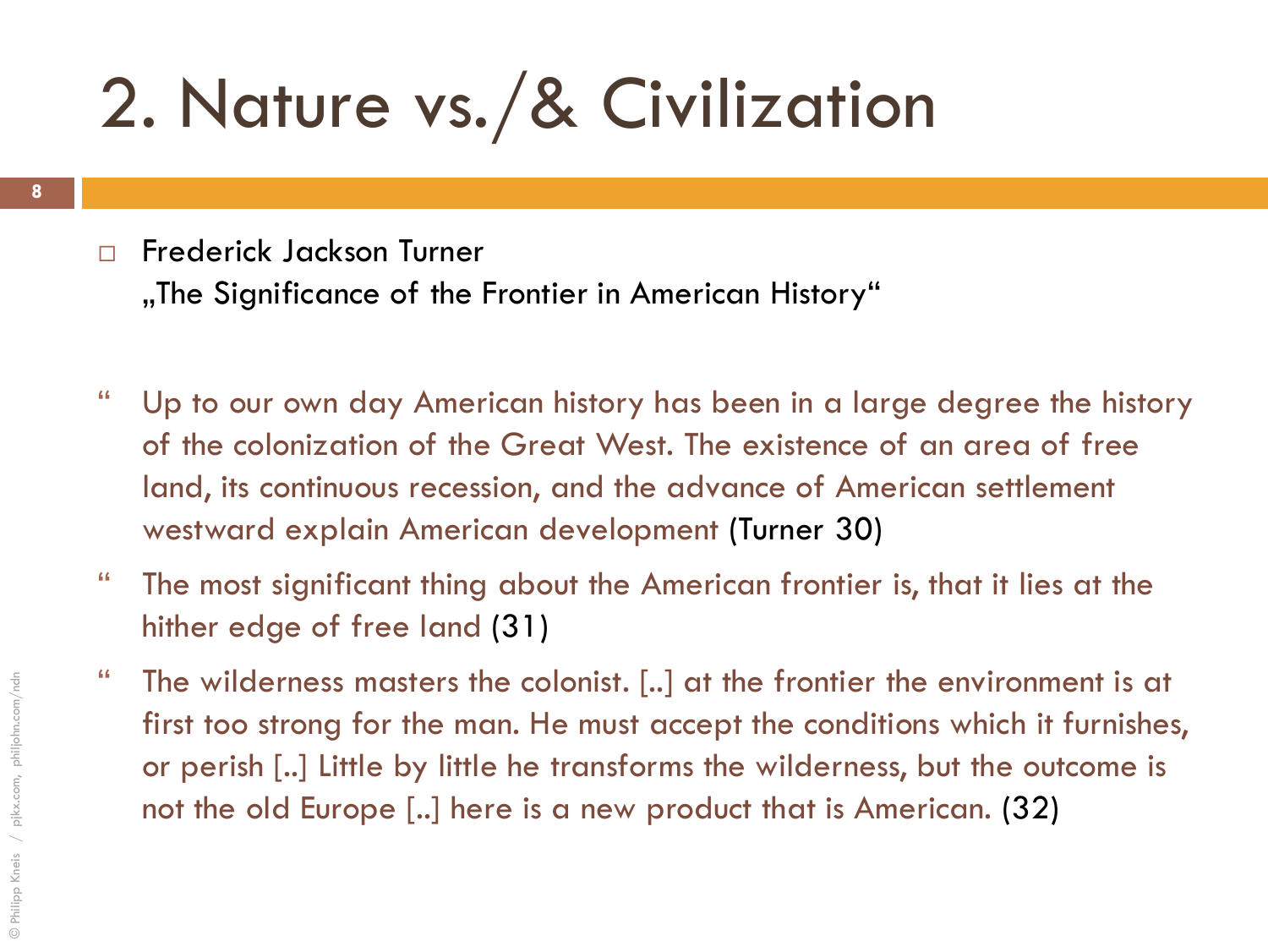" The wilderness masters the colonist. It finds him a European in dress, industries, tools, modes of travel, and thought. It takes him from the railroad car and puts him in the birch canoe. It strips off the garments of civilization and arrays him in the hunting shirt and moccasin. … Before long he has gone to planting Indian corn and plowing with a sharp stick; he shouts the war cry and takes the scalp in orthodox Indian fashion. In first, at the frontier the environment is at first too strong for the man. He must accept the conditions which it furnishes, or perish, and so he fits himself into the Indian clearings and follows the Indian trails. Little by little he transforms the wilderness, but the outcome is not the old Europe. … The fact is that here is a new product that is American. (32)

**9**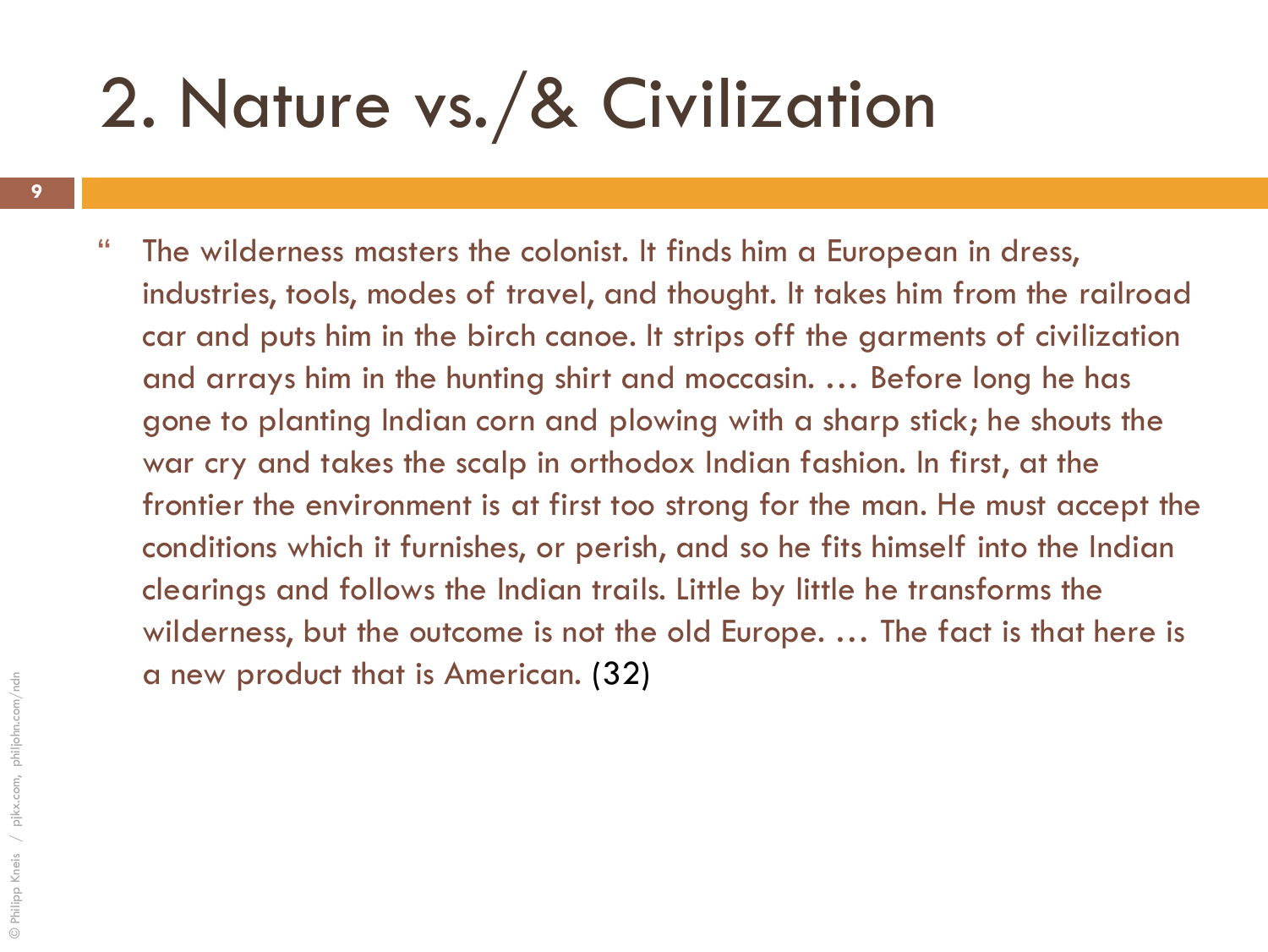



First Landing SP,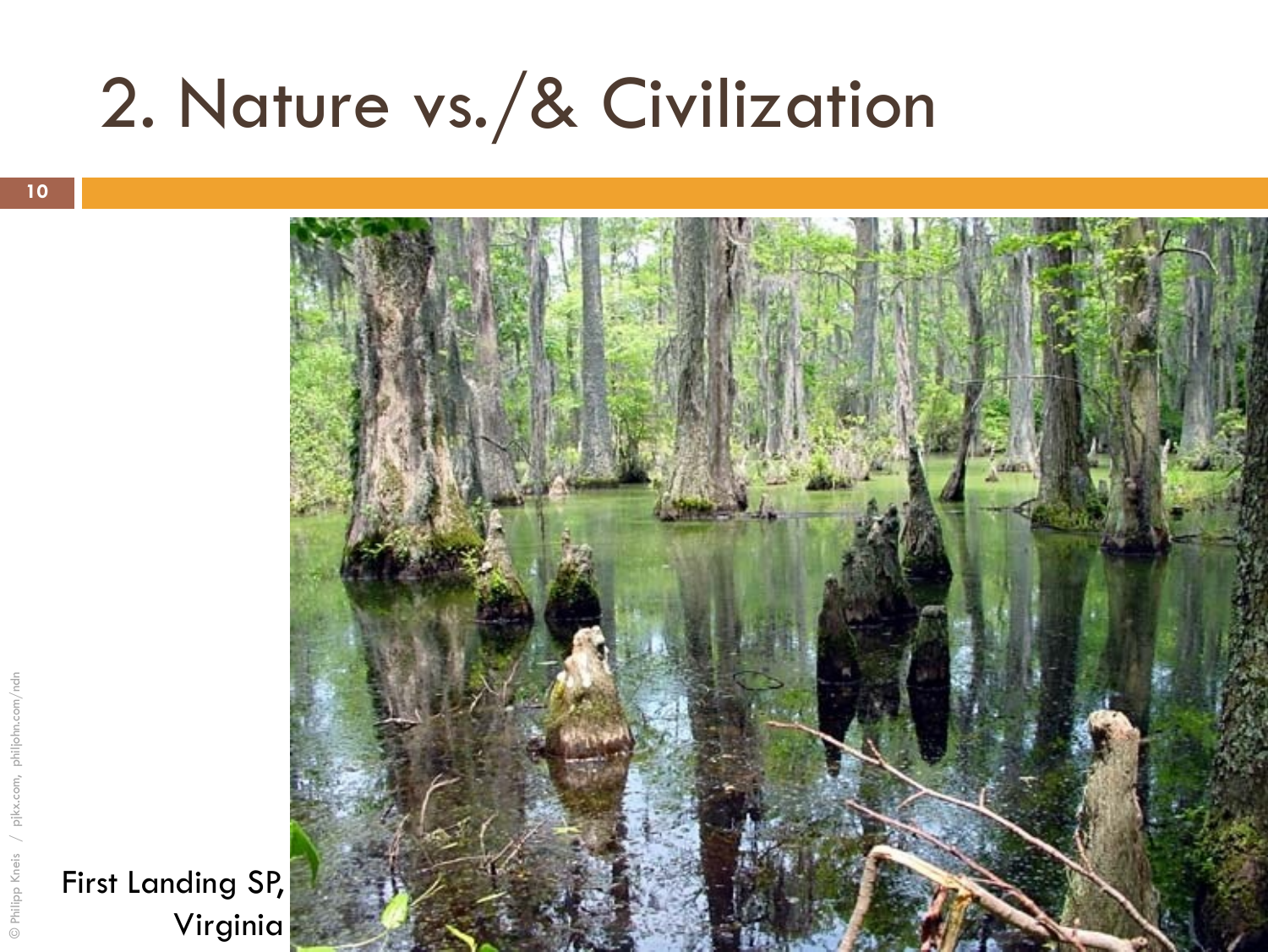

Jamestown NHP, Virginia

© Philipp Kneis / pjkx.com, philjohn.com/ndn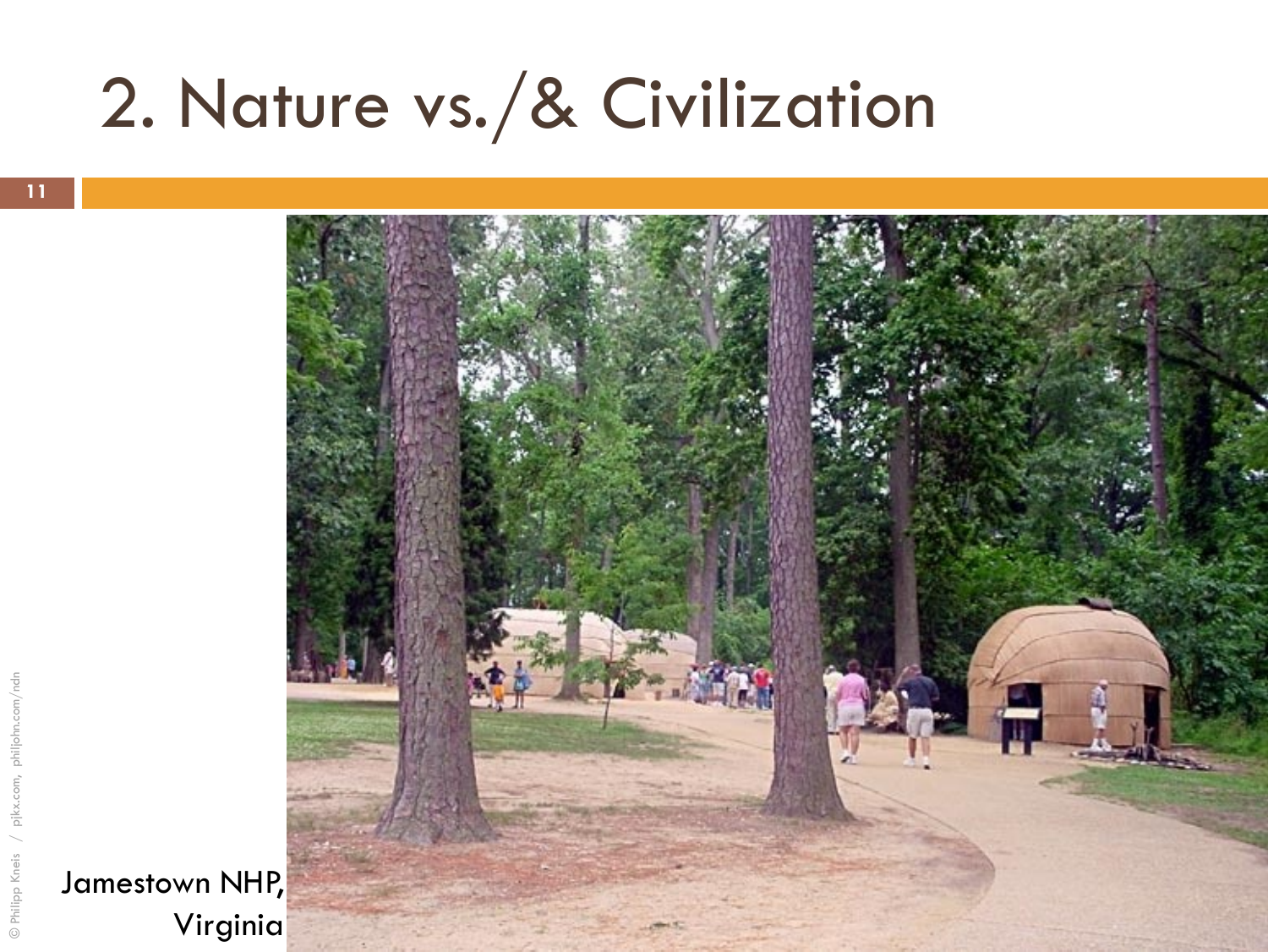- □ Dichotomy: Nature / Civilization
- Association Game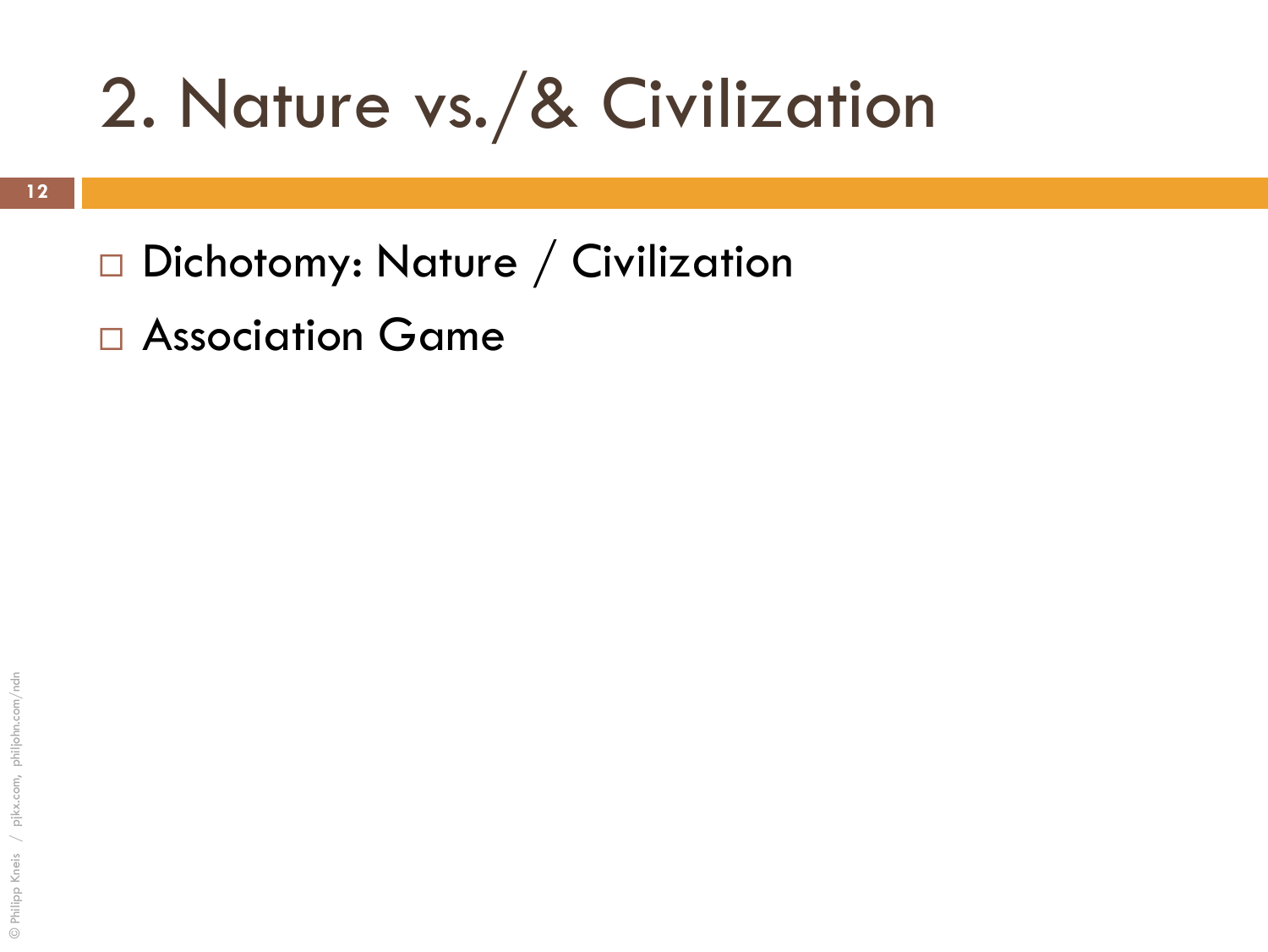#### **Nature**

- wilderness
- $\Box$  freedom of choice
- dangerous
- □ pure
- contagious
- □ green
- $\Box$  animals
- decaying
- untouched
- $\Box$  empty / of human beings / of civ

#### Civilization

- war
- $\Box$  machines
- $\Box$  rules
- □ a pretext
- □ morality
- □ property
- hierarchy
- borders
- protection from nature
- overpopulation
- disease
- hypocrisy
- **pollution**
- $\Box$  medicine, protecting social structures
- □ religion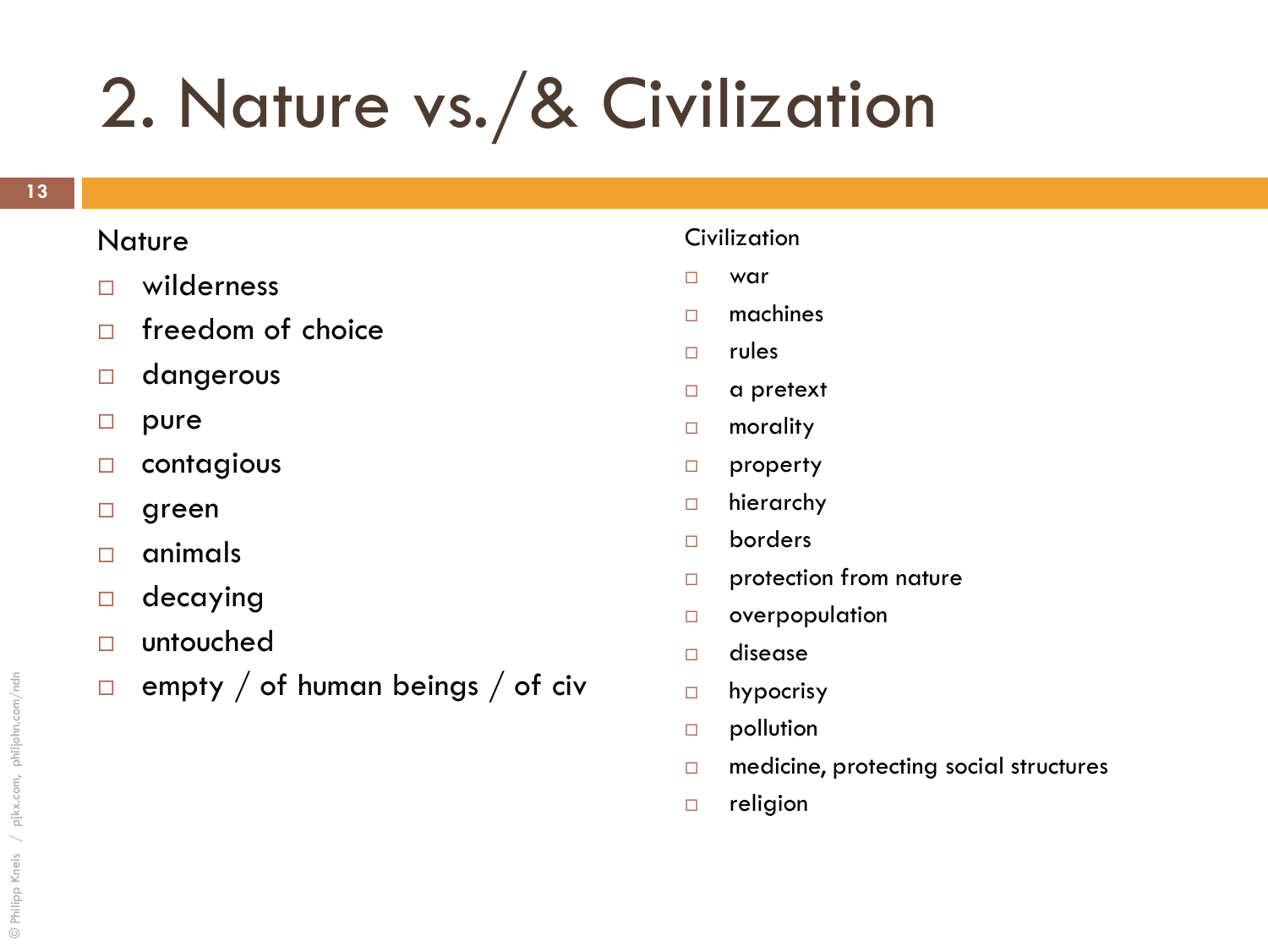- $\Box$  Indians associated with Nature
- Westerners associated with Civilization

 $\Box$  teleological view: per aspera ad astra / "overcoming" nature  $/$  misunderstandings about the human animal (instinctive behavior, naturalness of culture)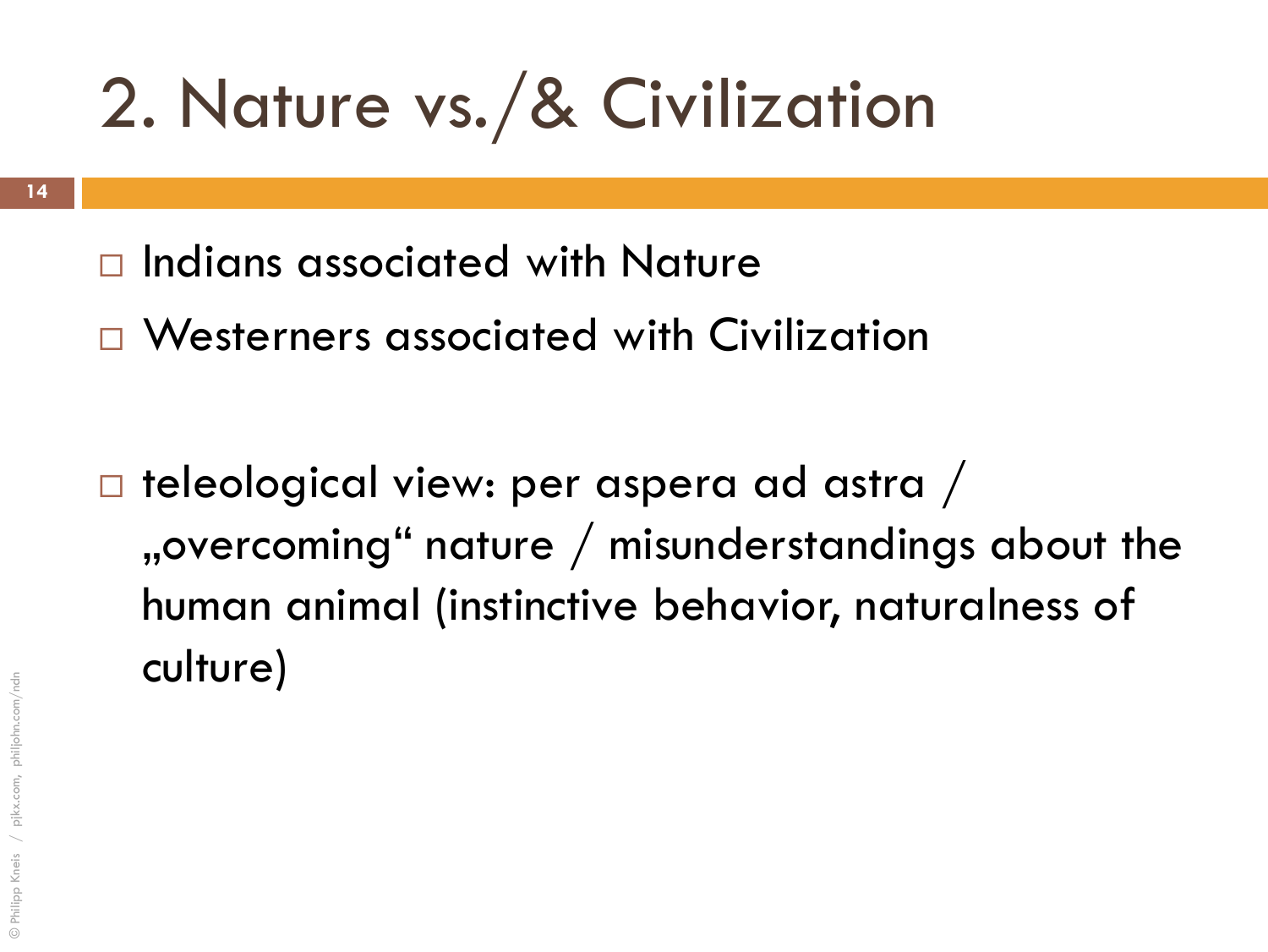- □ civilization as adaptation
- $\Box$  adaptation dependent upon local circumstances
- Diamond: geographical distribution of resources, utilization of resources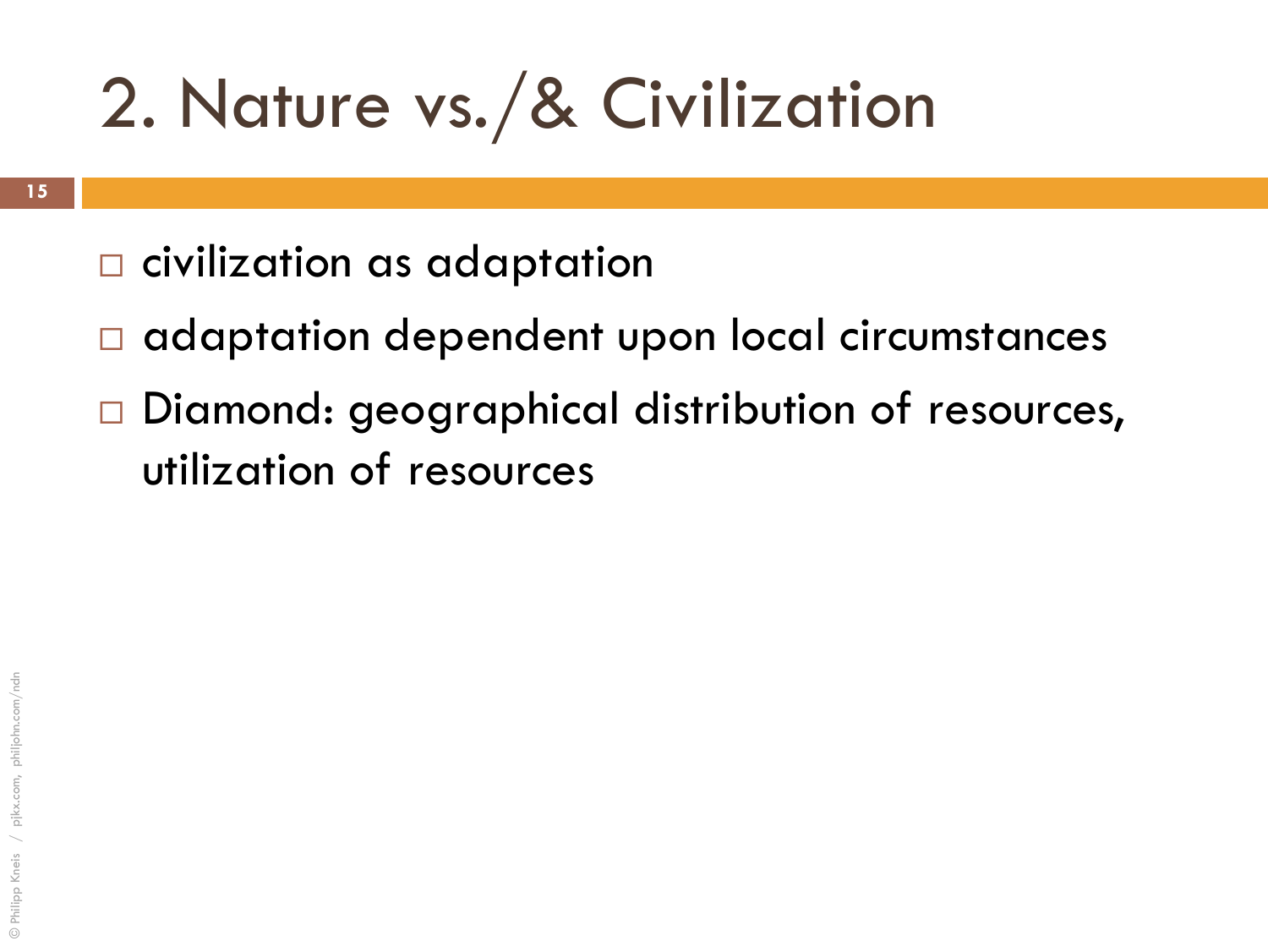**16**

□ result: American Indians, be it small tribes or great empires, maximized their degree of utilizing natural resources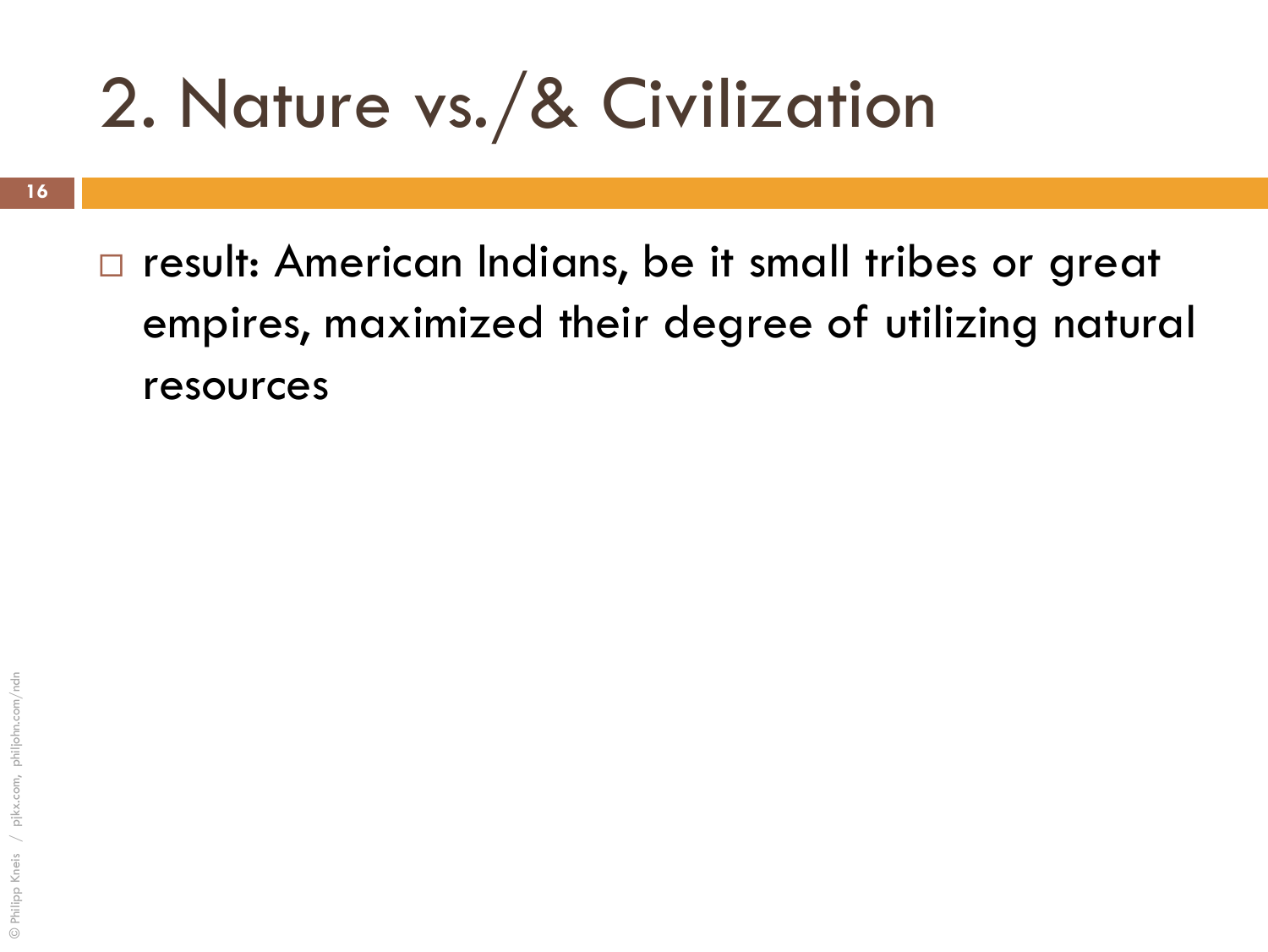□ Indian Givers: resources, technology

□ Indian Givers: politics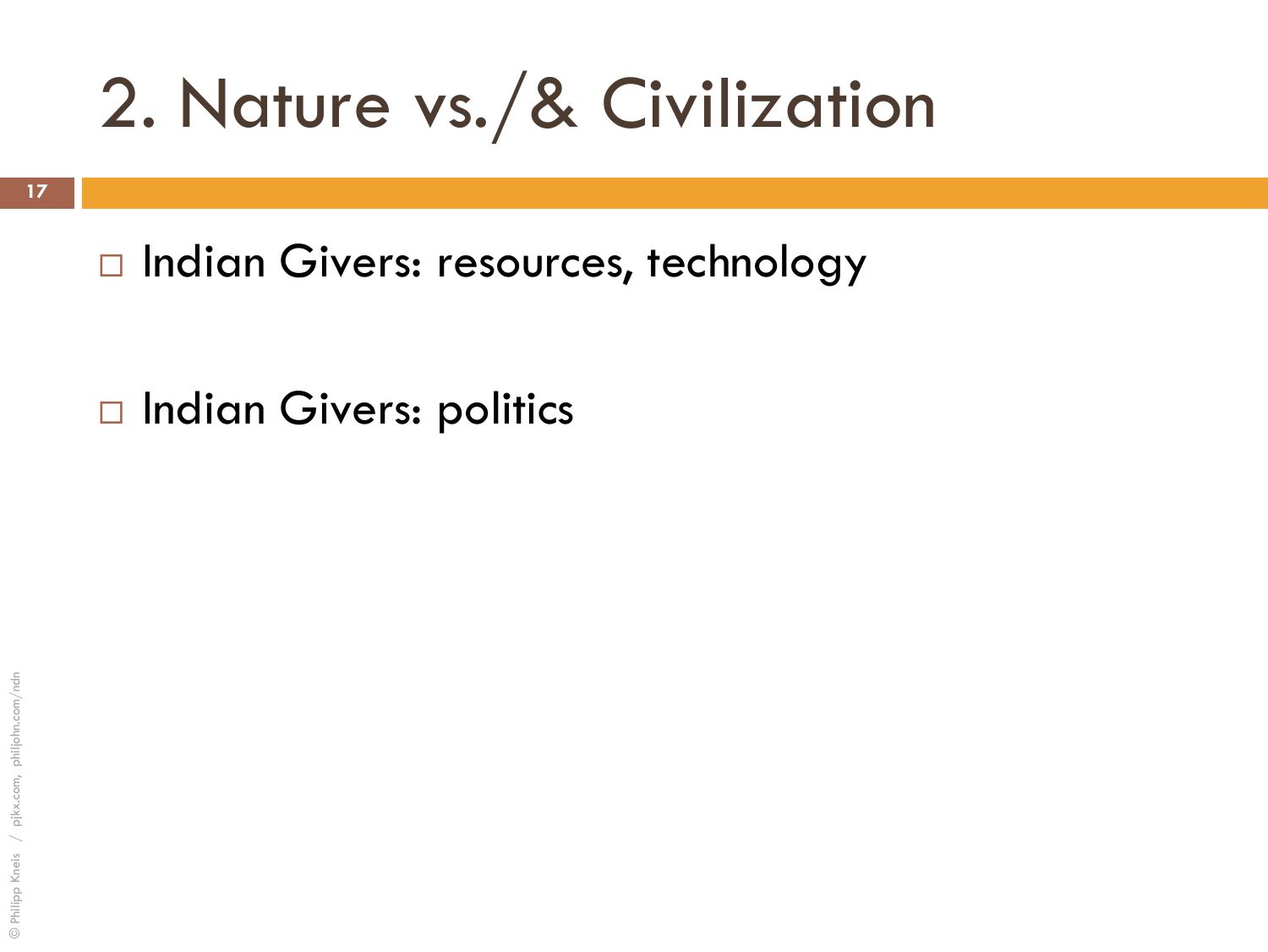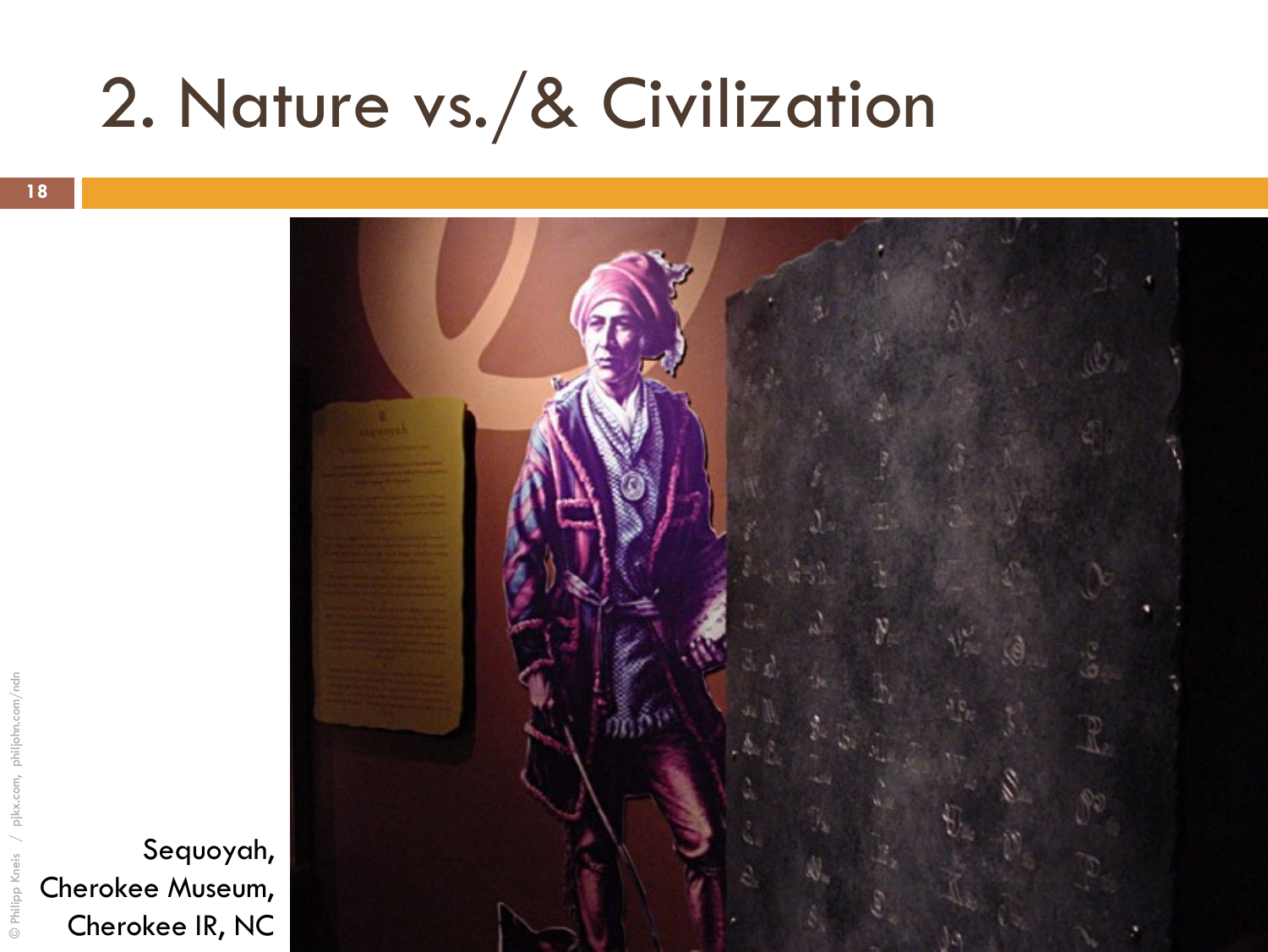



© Philipp Kneis / pjkx.com, philjohn.com/ndn

© Philipp

philjohn.com,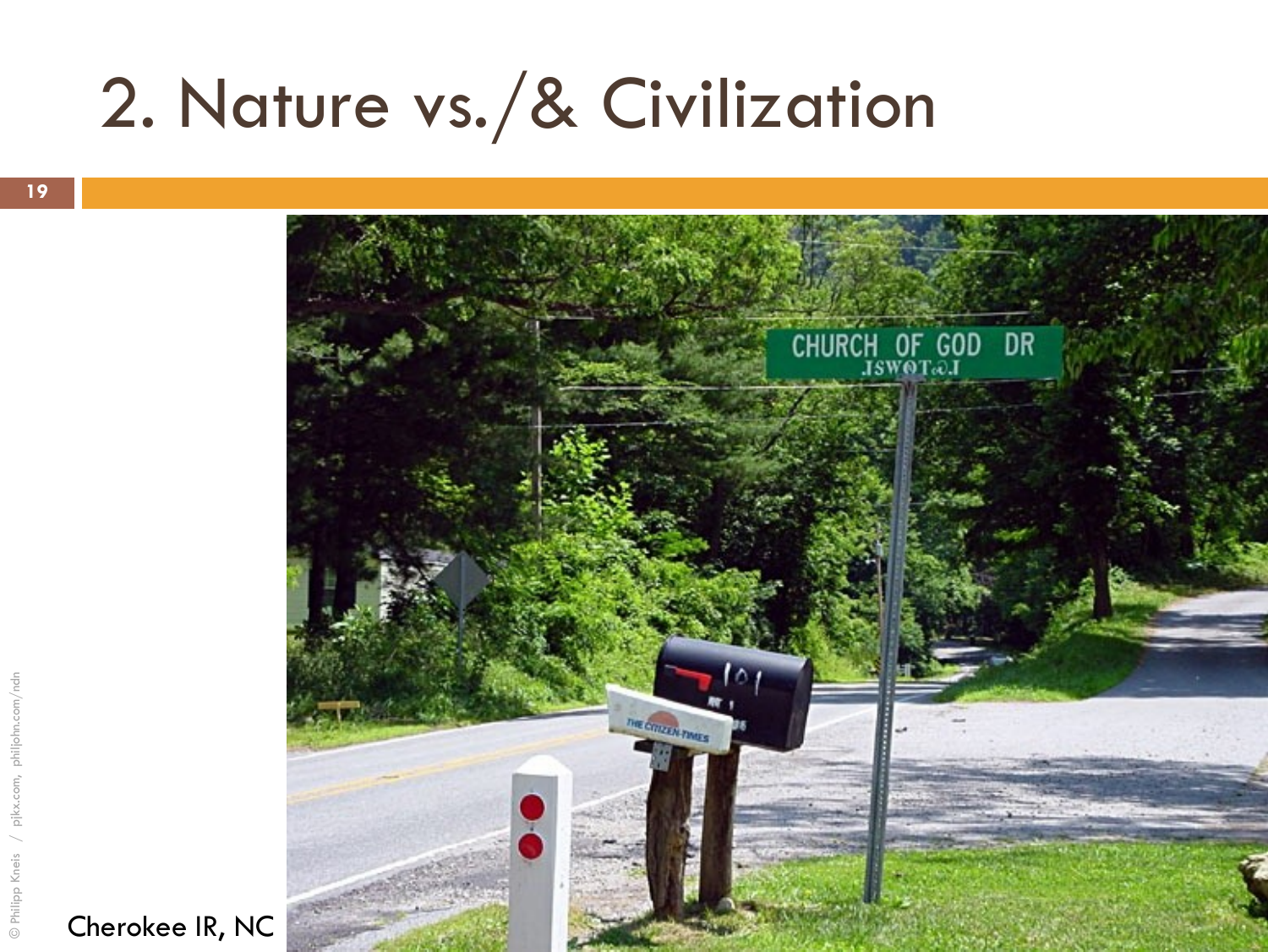



Cliff Palace, Mesa Verde NP,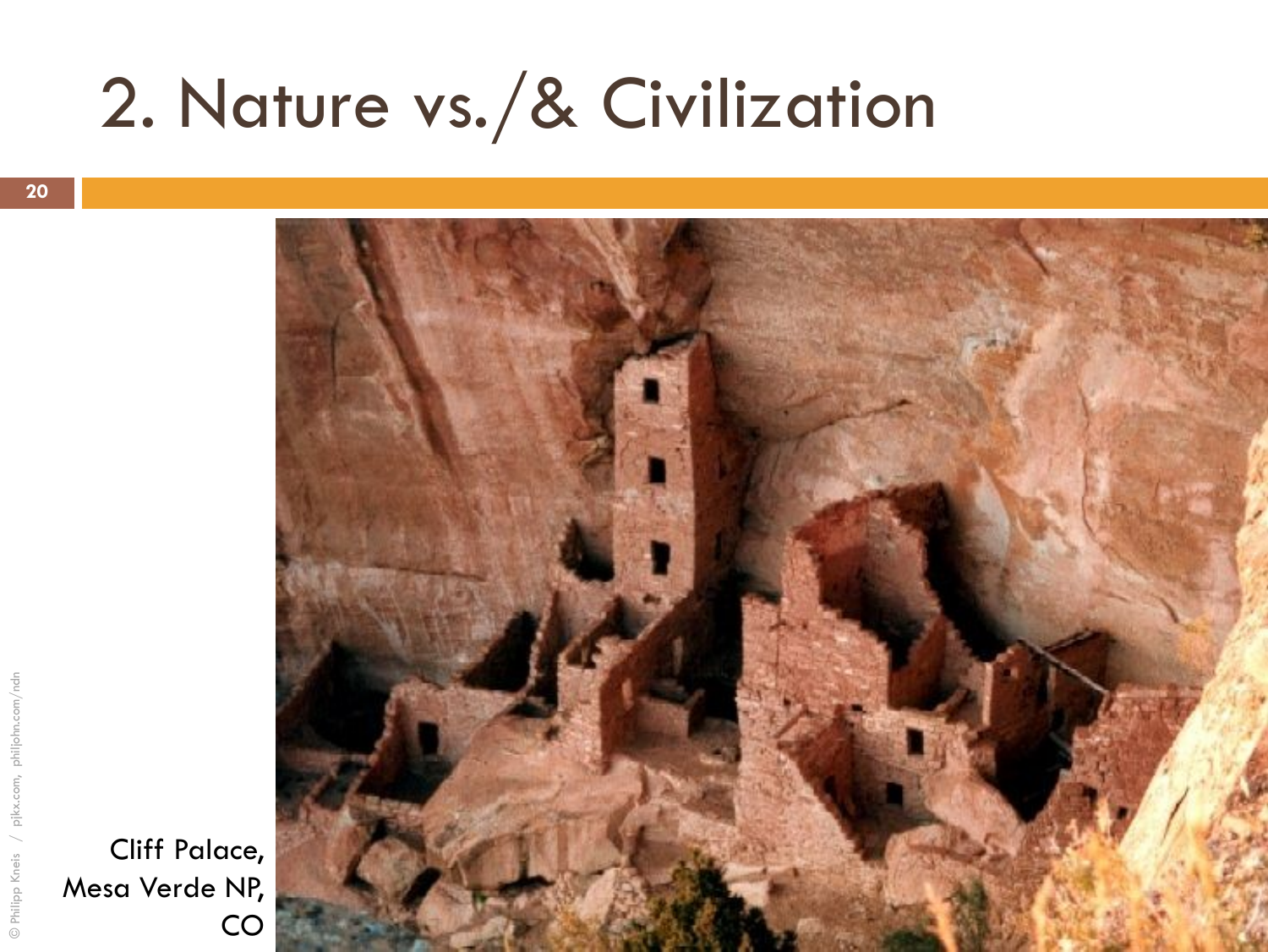

How have Indians been represented?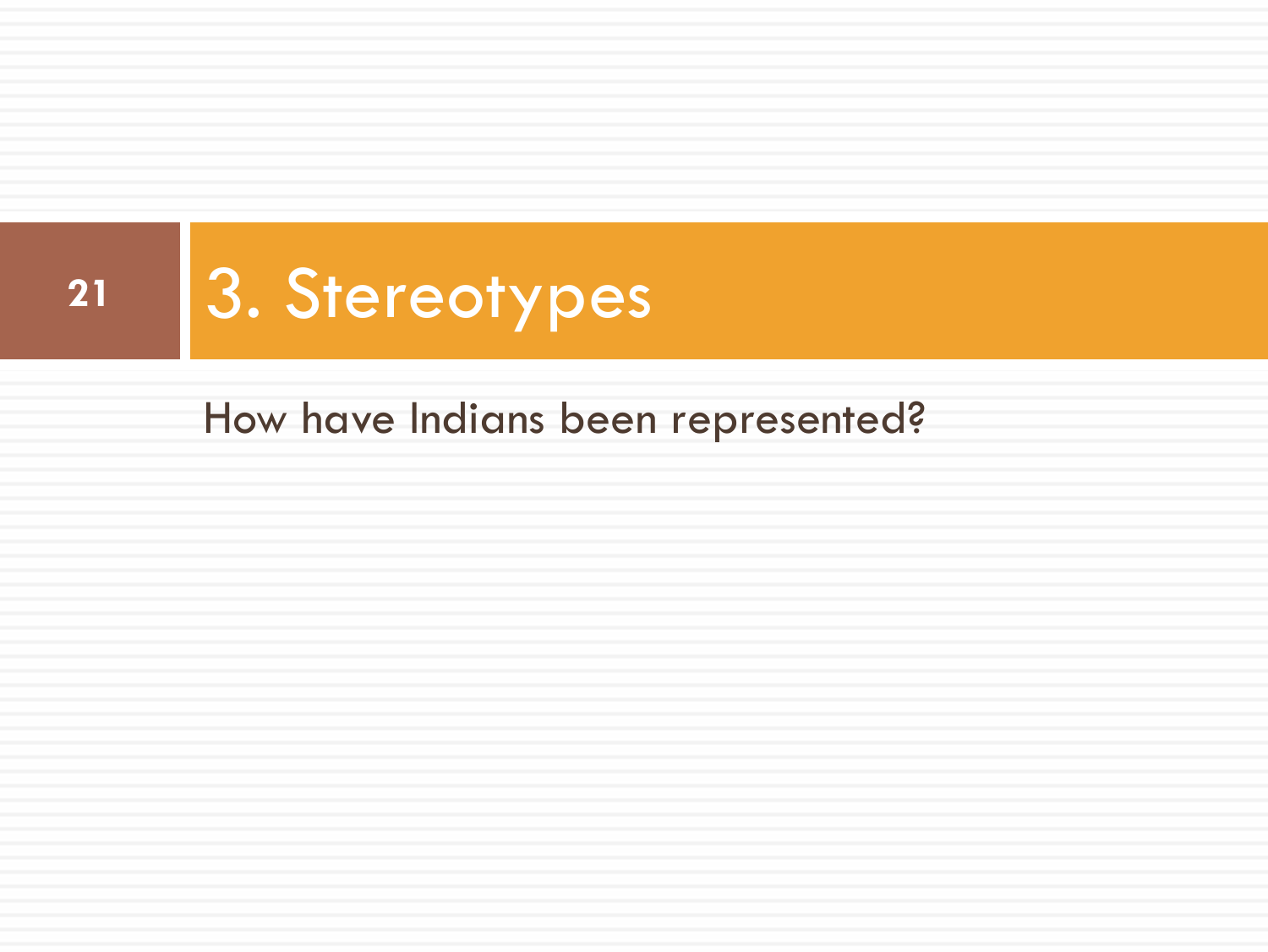Noble Savage (Cooper, May, Costner)

 $\Box$  representations of modern indian types in recent media: trickster (Hawkeye Pierce on *M\*A\*S\*H*), scout (Hawk on *Twin Peaks*), sensitive elder (Chakotay on *Voyager*), wisdomkeepers (Navajo elders on *The X-Files*)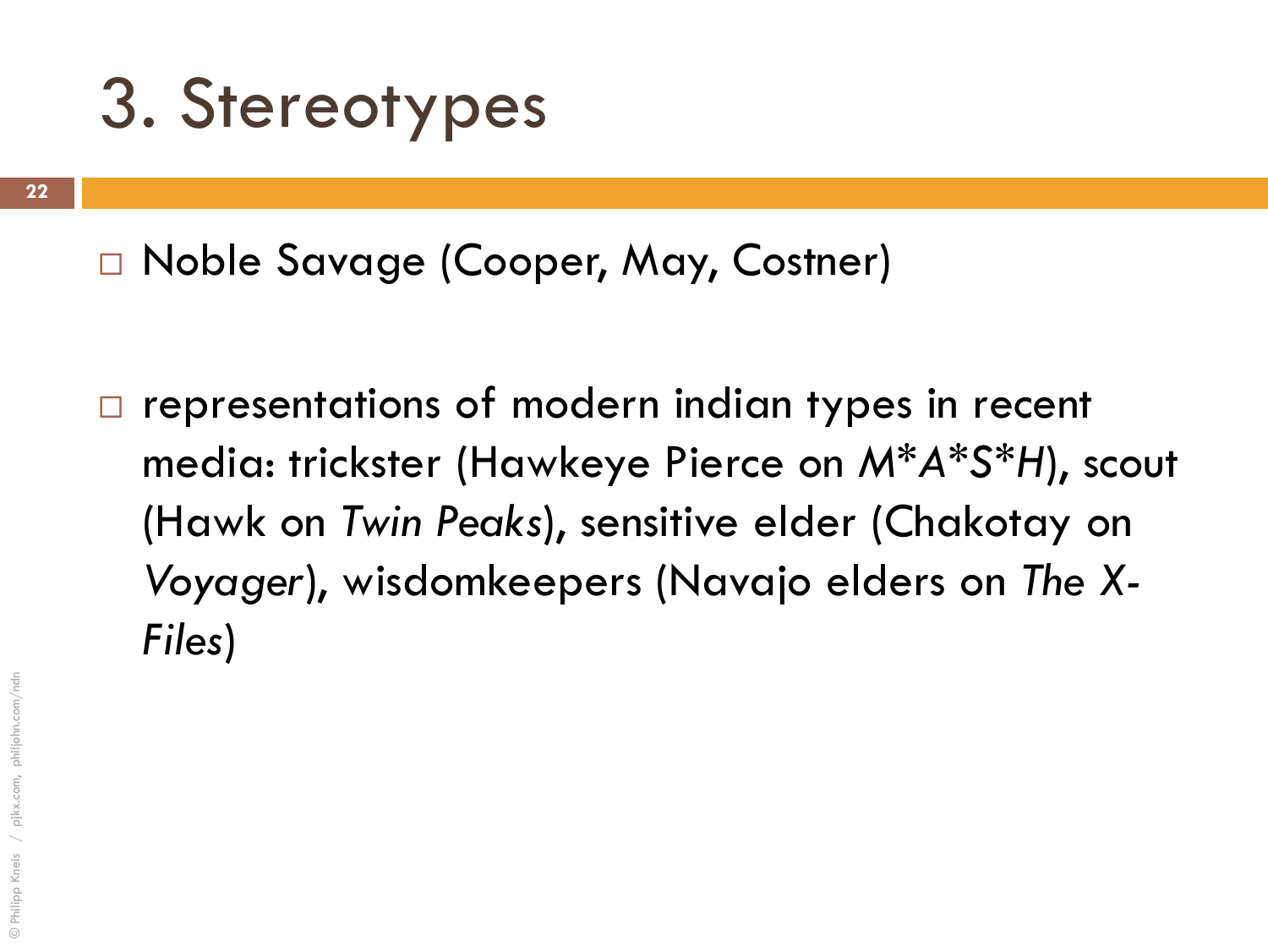

#### □ Where is the true Indian?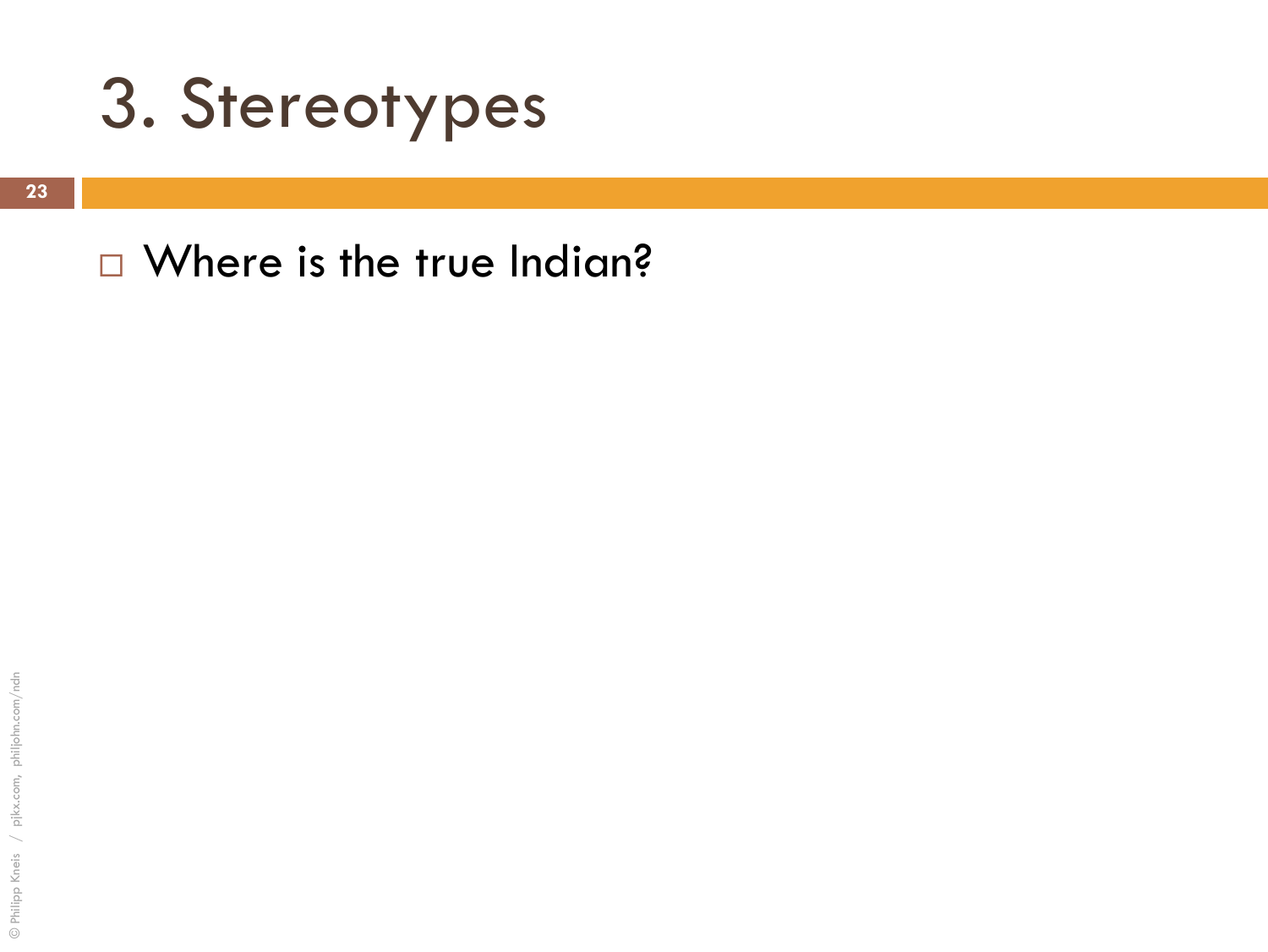#### □ Ignorant/Techno-mage Westerner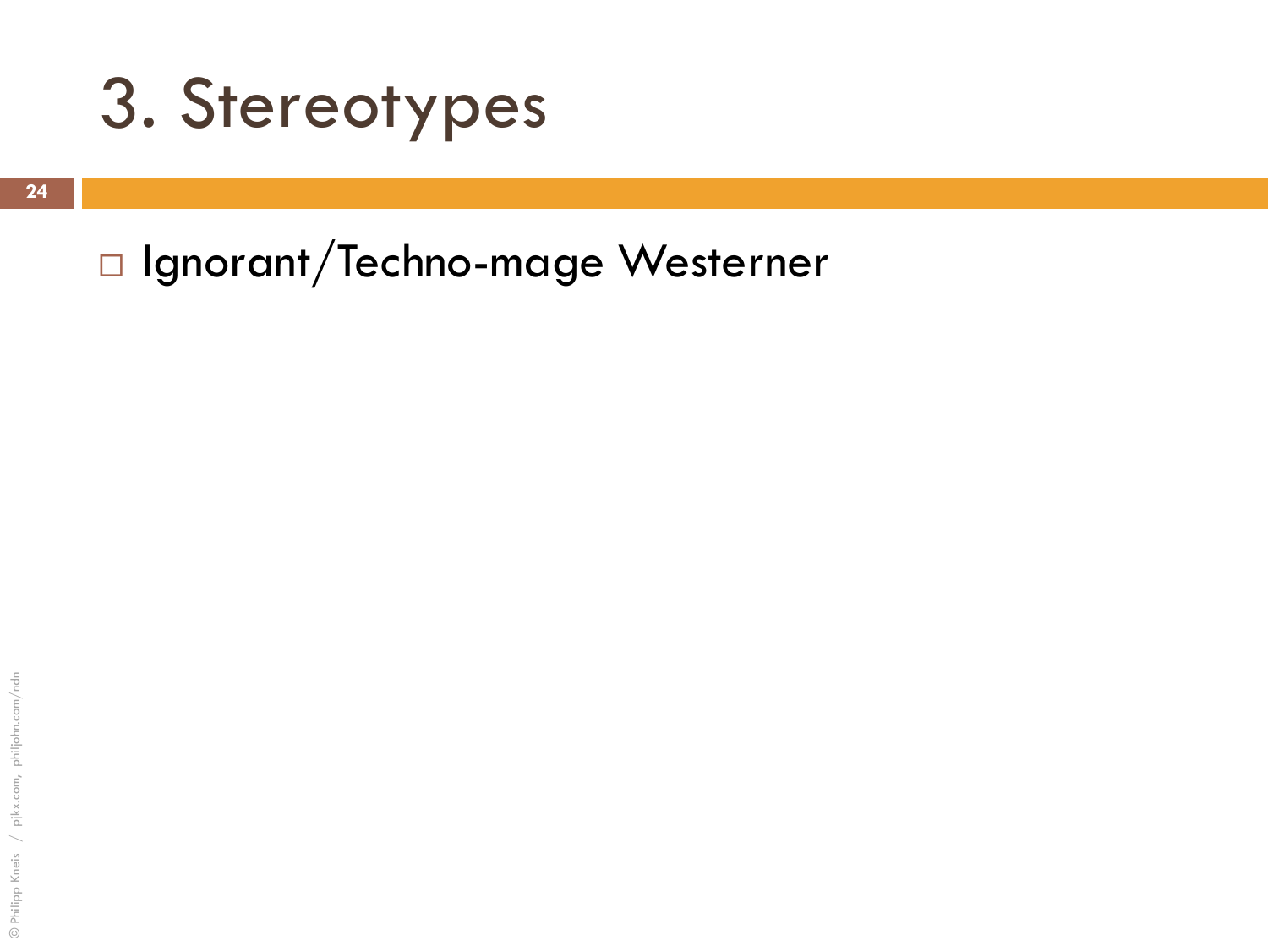- $\Box$  stereotypes having a life of their own (memetics)
- $\Box$  stereotypes are for storytelling and simplifying
- $\Box$  positive/negative stereotypes
- $\Box$  what happens if stereotype guides perception more thoroughly and is either confirmed or violated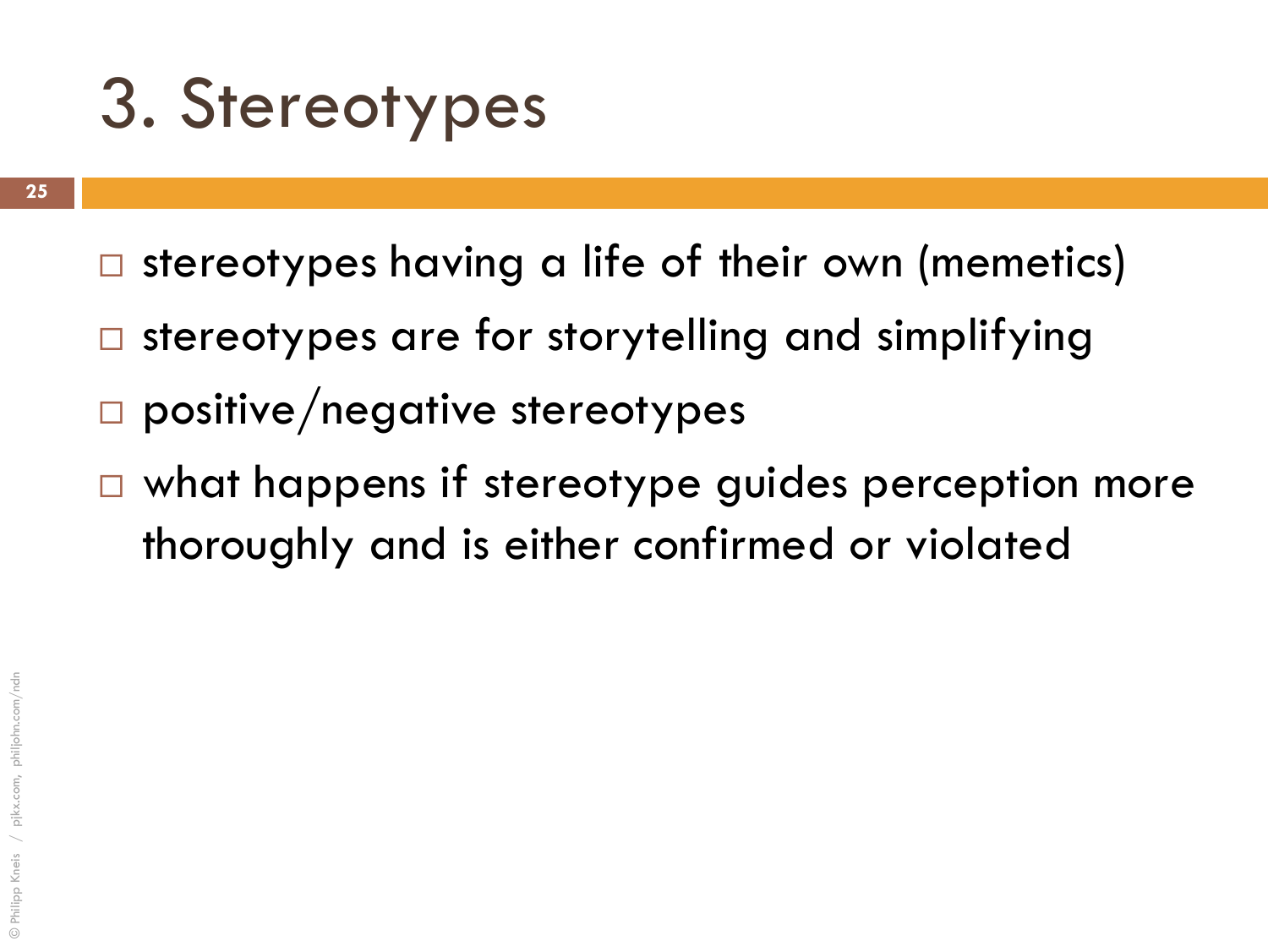- Noble Savage stereotype
- □ benefits: accumulation of niceties, speaking to desires within Western civilization, speaking to selfimage of Indians, perfect memetic fitness for propagation
- $\Box$  fitness of stereotype not necessarily means a beneficial influence on humans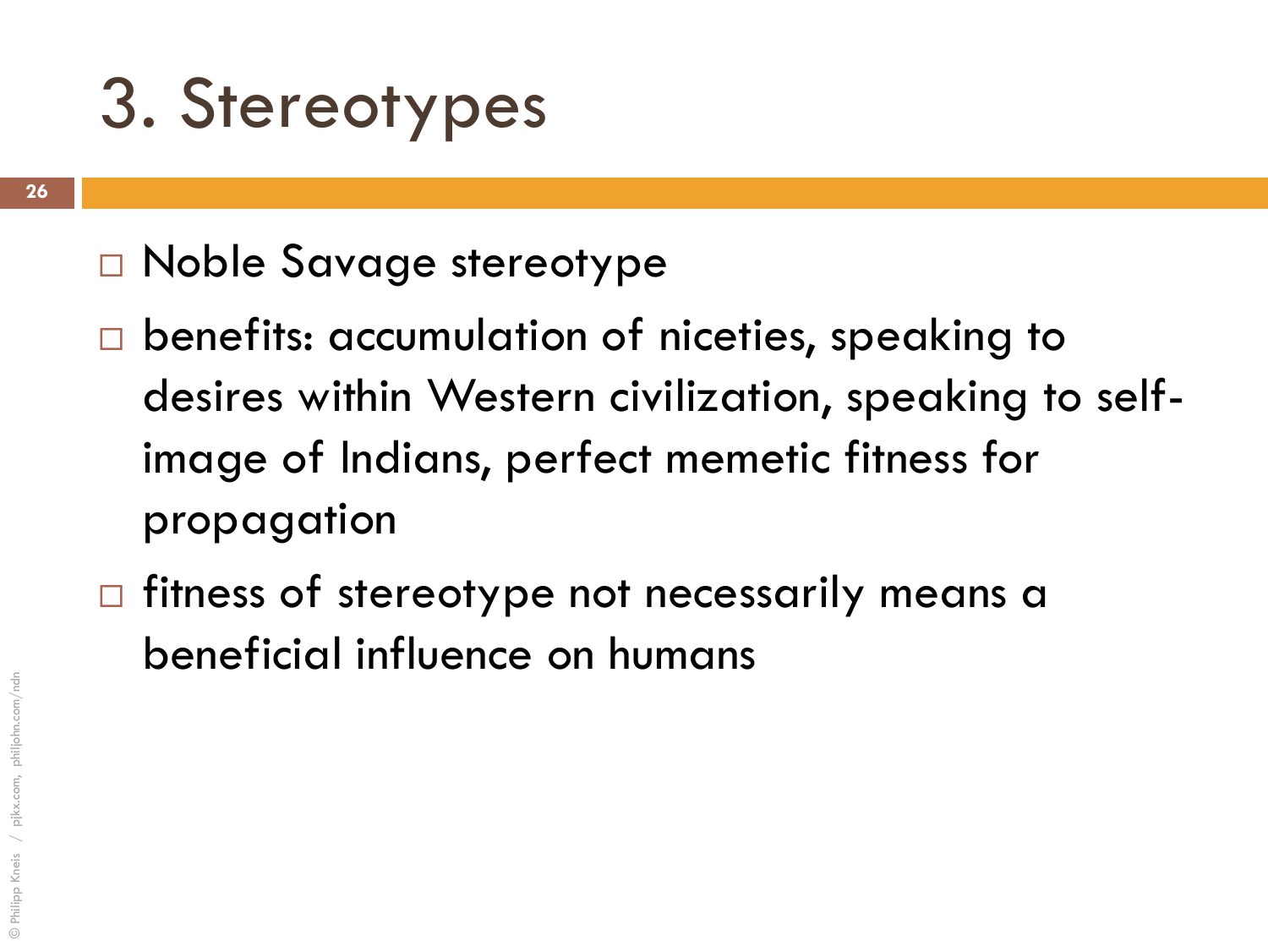□ Dichotomy: real/imagined (constructed)

 $\Box$  is there a ,,there" there?

 $\Box$  basis for constructions

 $\Box$  recognition of constructions / selective utilization & adoption of constructions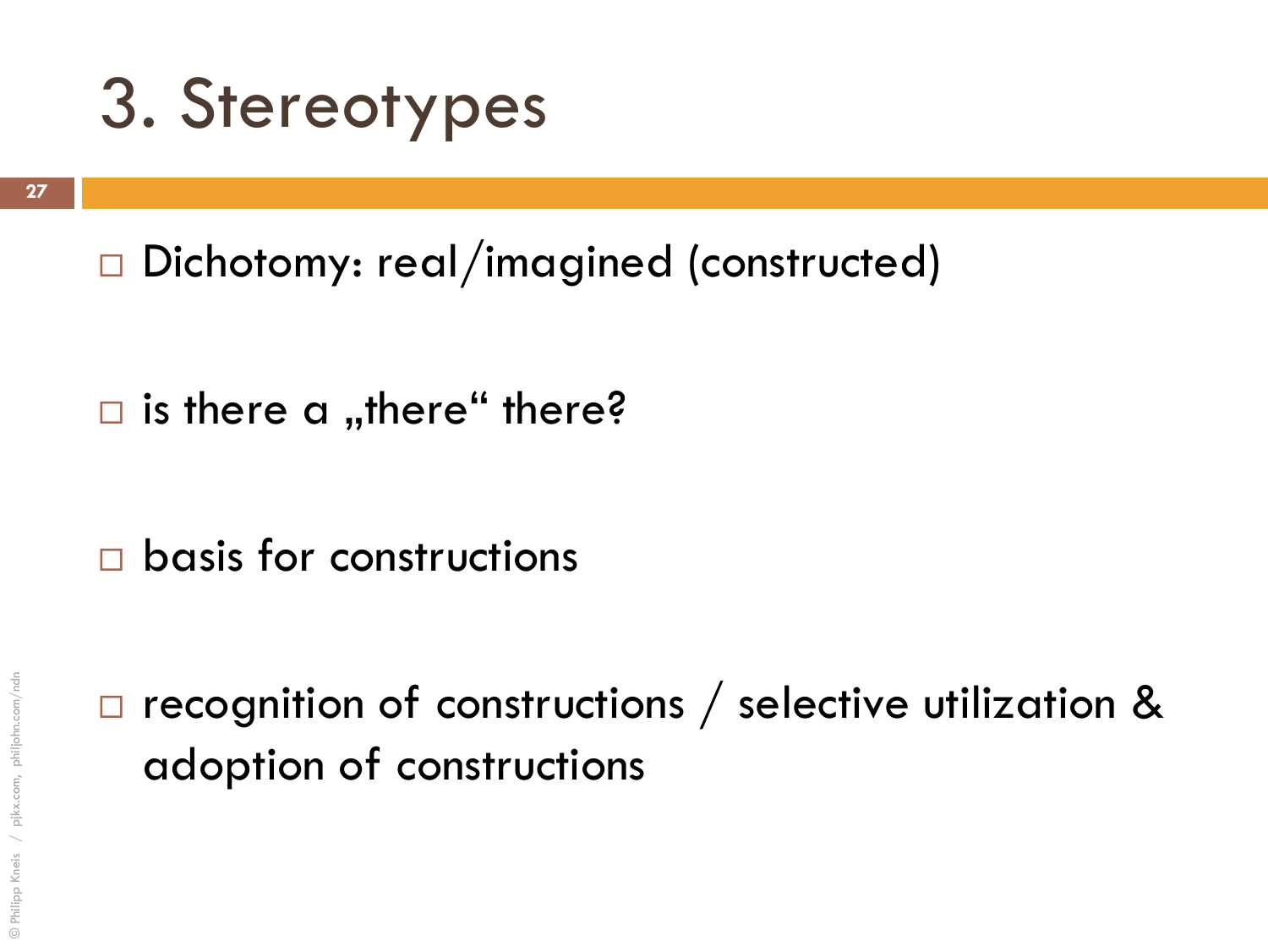



Cherokee Museum, Cherokee IR, NC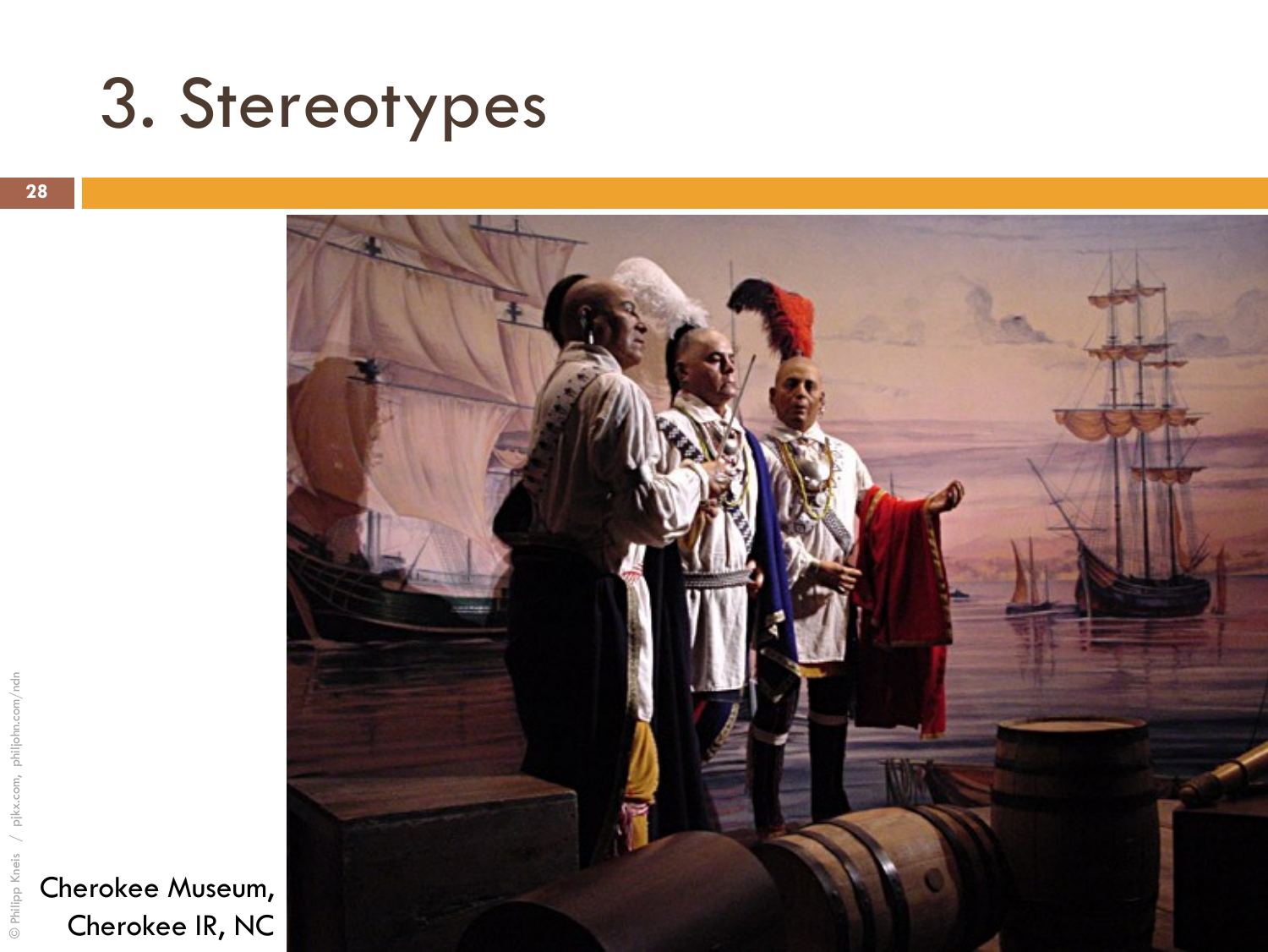

US Capitol with Indian-looking statue of freedom